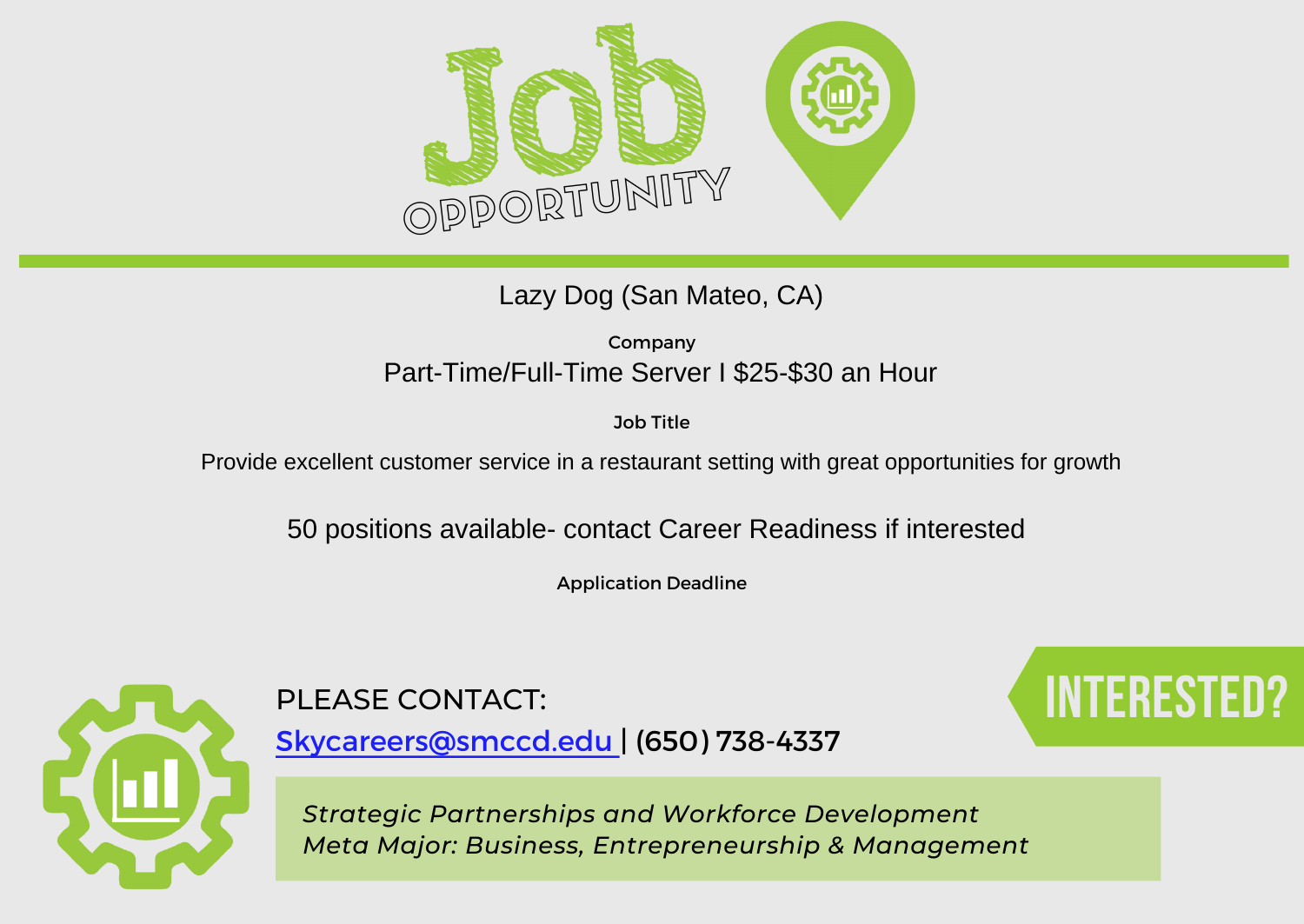

Clearfreight Inc. (San Bruno, CA)

Company Full-Time and Part-Time Import/Export Assistant I \$17.00 to \$19.00 an Hour

Job Title

Assist with preparing documents and forms to move goods efficiently through import and export steps and procedures

Contact Career Readiness if interested

Application Deadline



# PLEASE CONTACT: **Interested Contact**:

[Skycareers@smccd.edu | \(650\) 738-4337](mailto:skycareers@smccd.edu)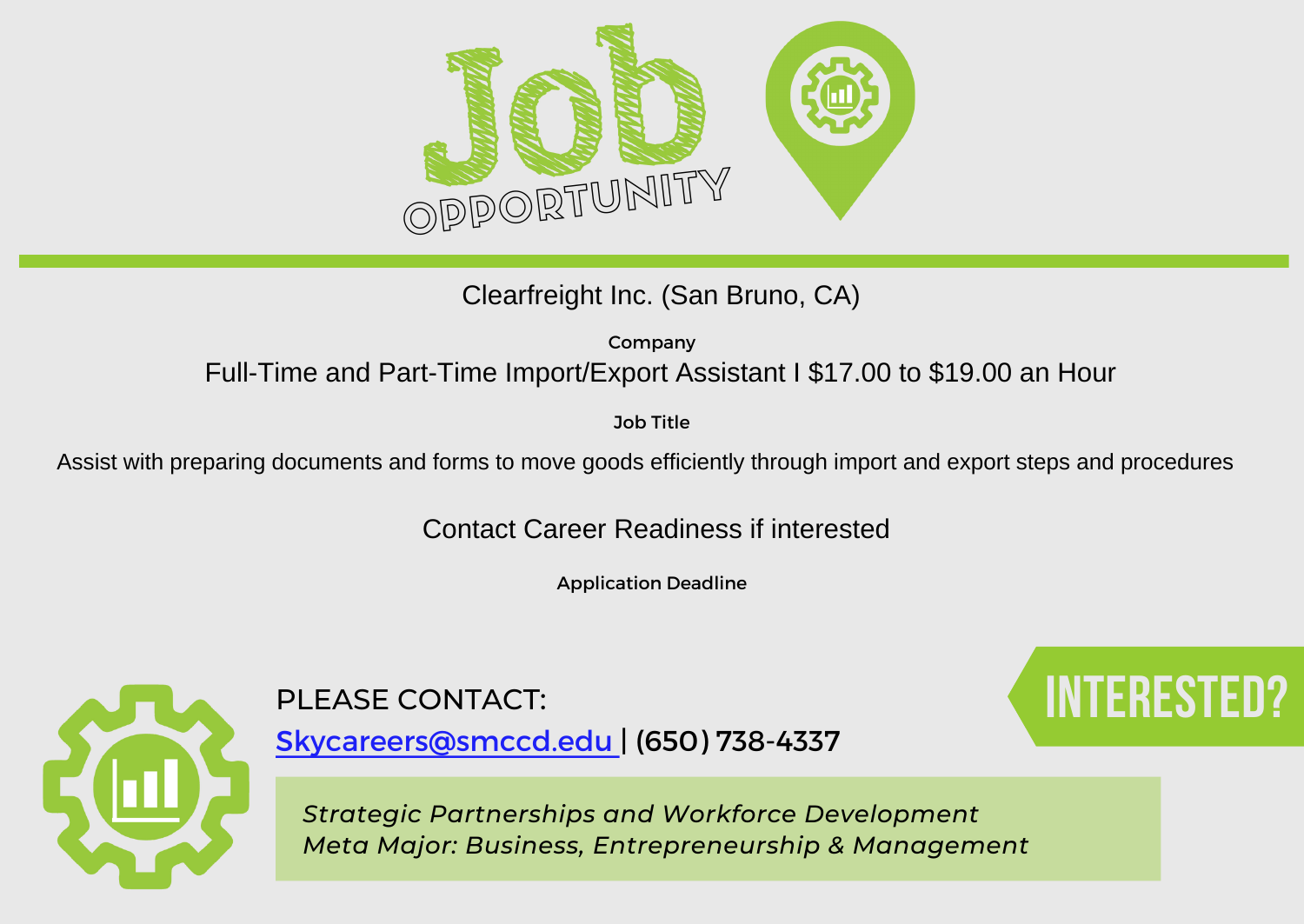

Robert Half (San Francisco, CA)

Company Full-Time Temp Front Desk Coordinator I \$20.00 - \$22.00 an Hour

Job Title

Oversee special administrative projects, including overflow work from department and executive assistants

Contact Career Readiness if interested

Application Deadline



[Skycareers@smccd.edu | \(650\) 738-4337](mailto:skycareers@smccd.edu)

*Strategic Partnerships and Workforce Development Meta Major: Business, Entrepreneurship & Management*

# PLEASE CONTACT: **Interested Contact:**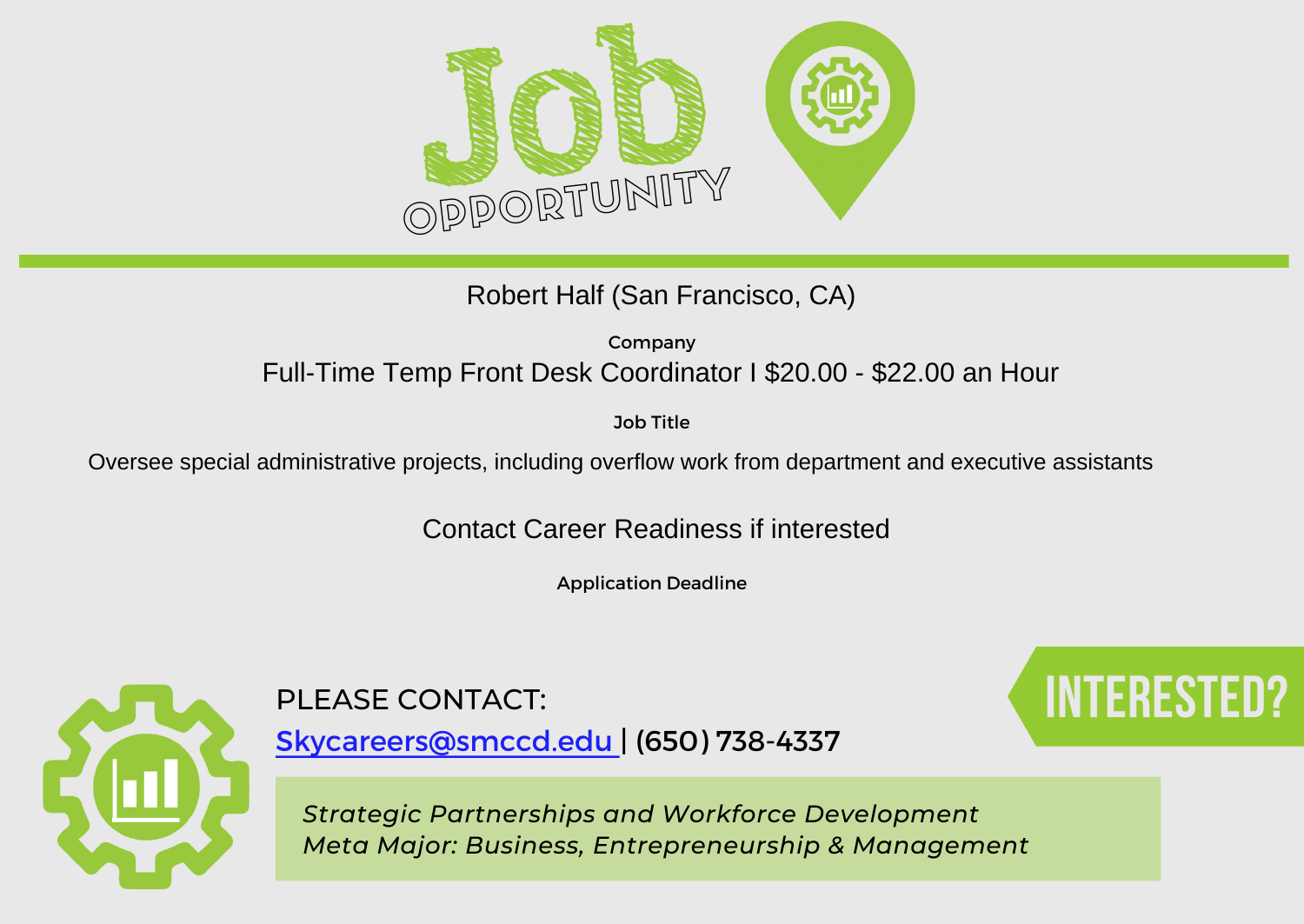

### Robert Half (San Mateo, CA)

Company Full-Time Temp Data Entry Clerk I \$20.90 - \$24.20 an Hour

Job Title

Process incoming orders, validate that purchase order contents are correct, provide excellent customer service

Contact Career Readiness if interested

Application Deadline



[Skycareers@smccd.edu | \(650\) 738-4337](mailto:skycareers@smccd.edu)

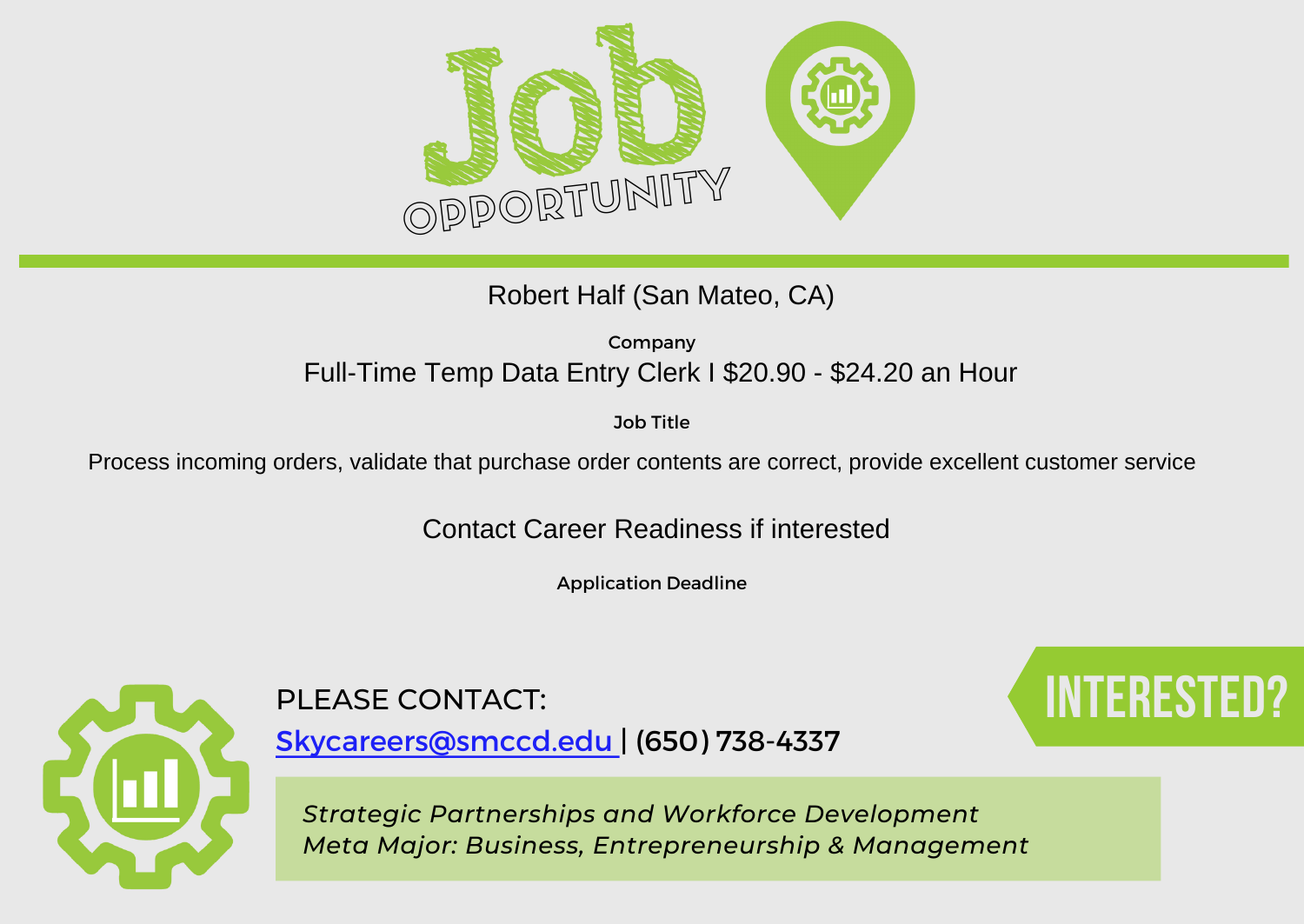

Robert Half (San Mateo, CA)

Company Remote Full-Time Temp Office Assistant I \$19.00 - \$22.00 an Hour

Job Title

Perform general office administration related duties, route calls to appropriate parties, provide excellent service

Contact Career Readiness if interested

Application Deadline



# PLEASE CONTACT: **Interested Contact**:

[Skycareers@smccd.edu | \(650\) 738-4337](mailto:skycareers@smccd.edu)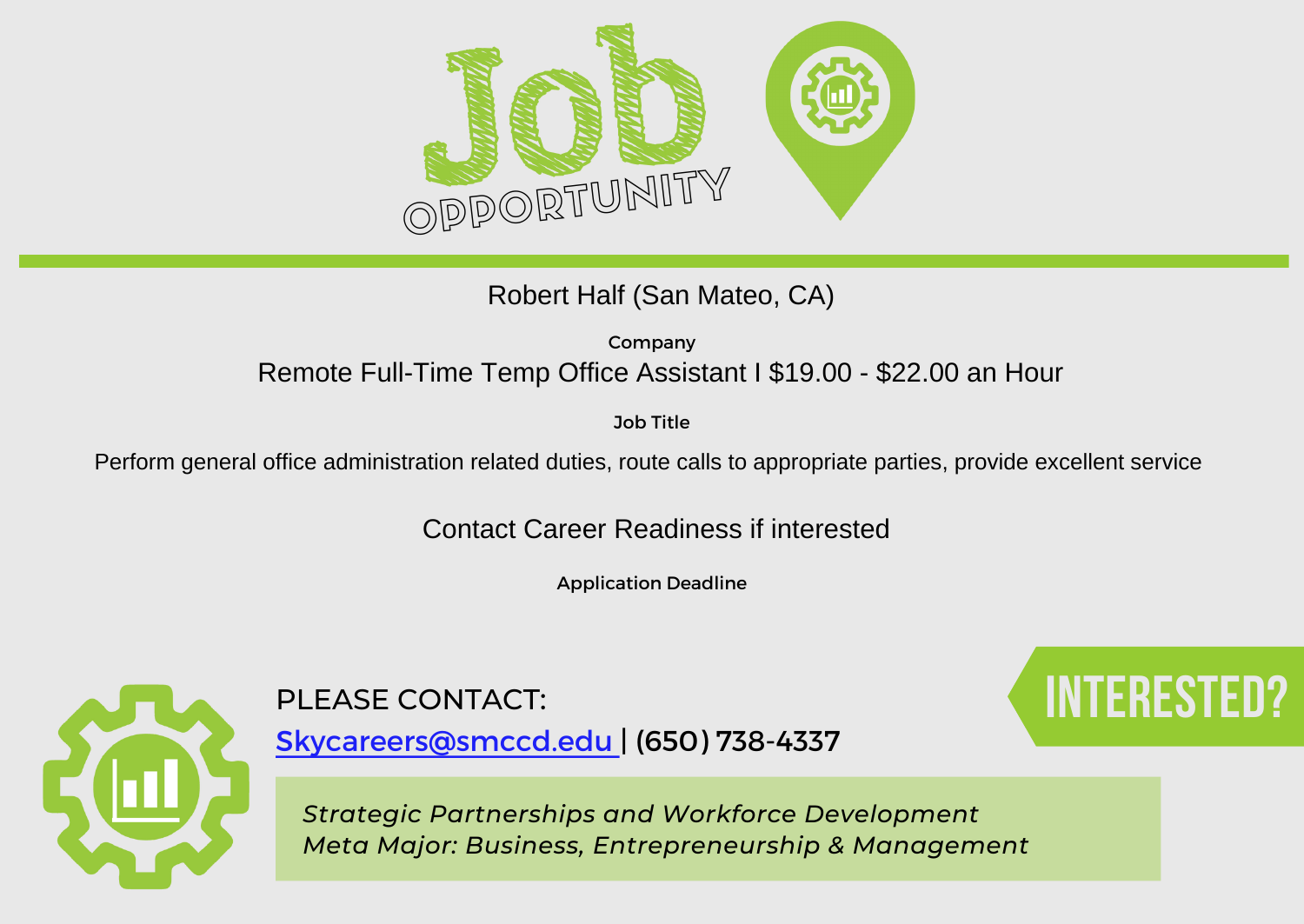

### Robert Half (Burlingame, CA)

Company Full-Time Temp Inventory Clerk I \$16.15 - \$18.70 an Hour

Job Title

Responsible for all supply chain activities for the department including inventory management and supply requisitions

Contact Career Readiness if interested

Application Deadline



[Skycareers@smccd.edu | \(650\) 738-4337](mailto:skycareers@smccd.edu)

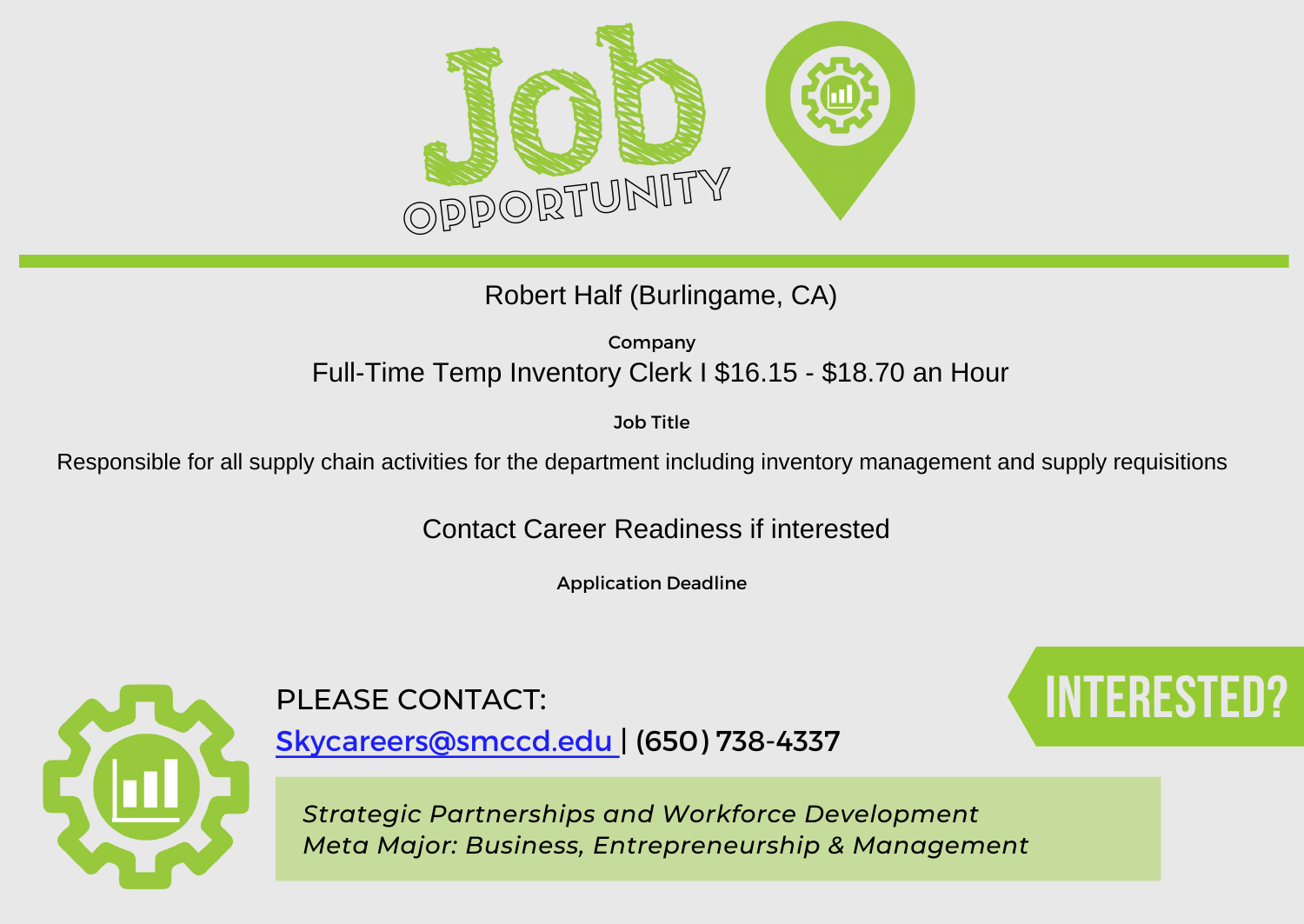

RE/MAX Southern Homes Realtor (Pacifica, CA)

Company Part-Time Office Clerk I \$20.00 an Hour

Job Title

Perform typical office administrative tasks, maintain files and records so they remain updated and easily accessible

Deadline to apply is 5/10/2022- contact Career Readiness if interested

Application Deadline



[Skycareers@smccd.edu | \(650\) 738-4337](mailto:skycareers@smccd.edu)

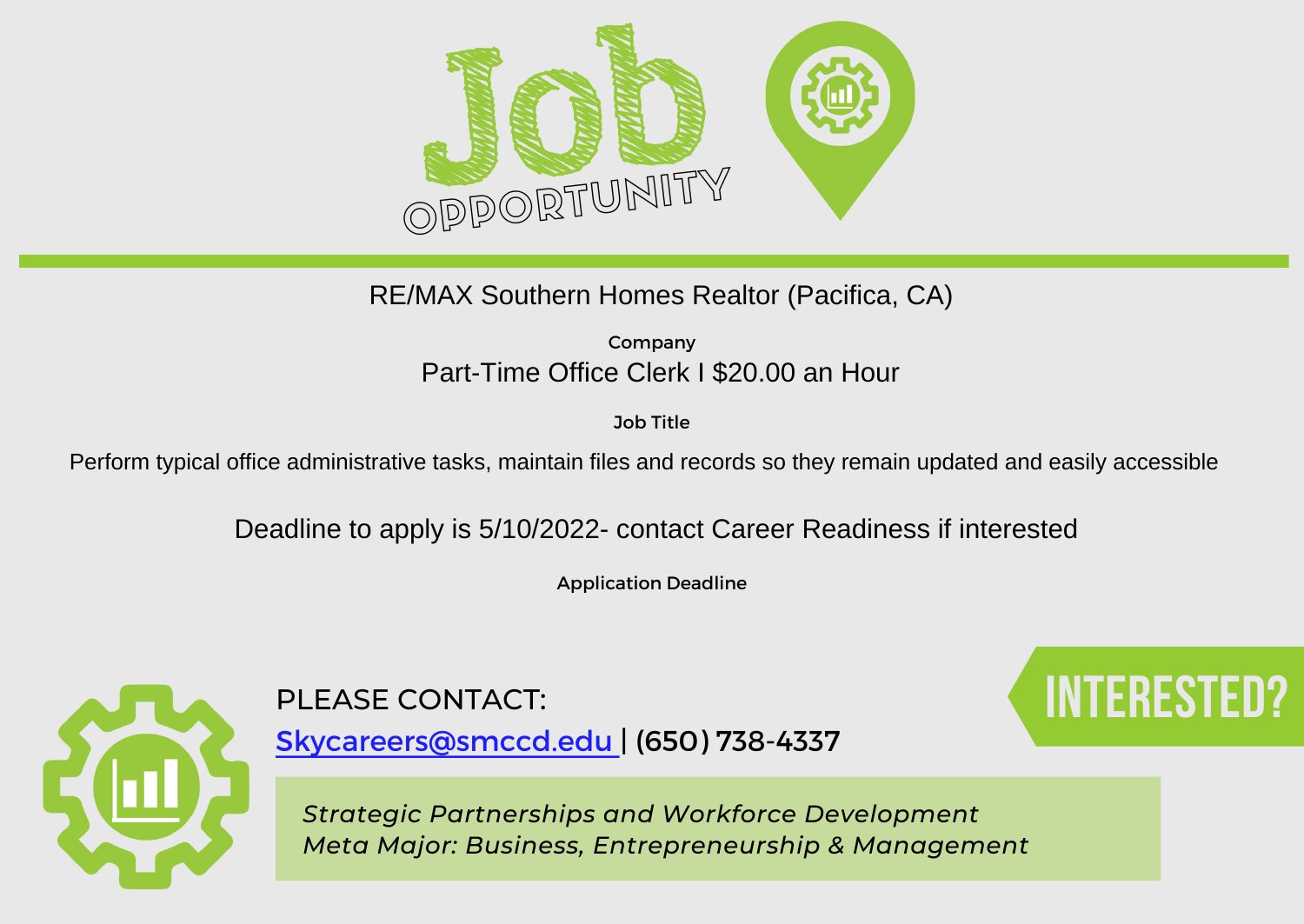

#### Company Enterprise Holdings (SF Airport)

#### Job Title Customer Service Representative I \$19.65 an Hour

Provide excellent customer service at all times, perform typical office related duties

Application Deadline 4 positions available- contact Career Readiness if interested



[Skycareers@smccd.edu | \(650\) 738-4337](mailto:skycareers@smccd.edu)

PLEASE CONTACT: **Interested and Security Contact**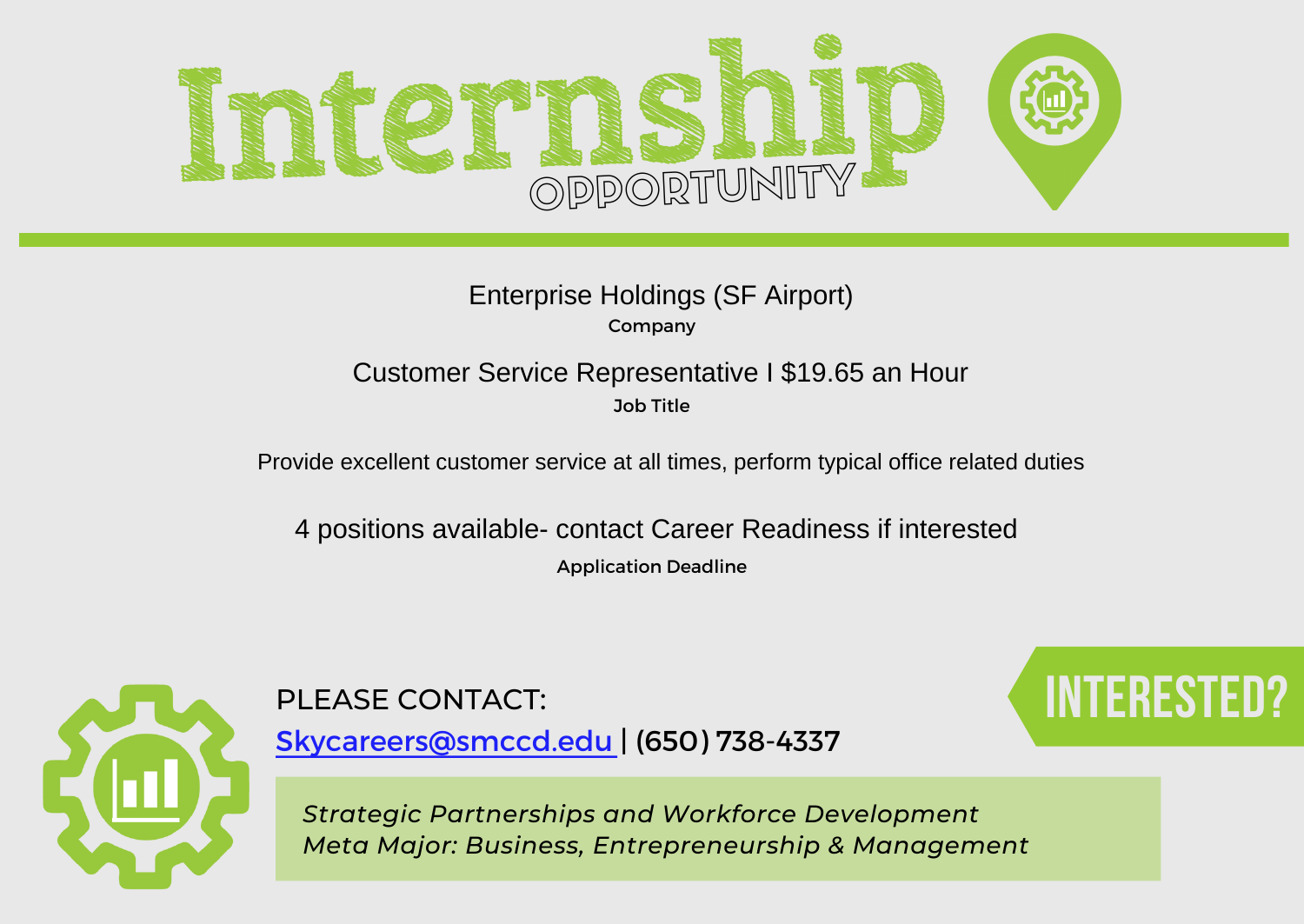

Dunn Edwards Corporation (Daly City, CA)

Company Full-Time Sales Associate I \$18.00 -\$20.00 an Hour

Job Title

Interact with customers via phone and in-person to offer expert advice, while also processing transactions

3-4 positions available, contact Career Readiness if interested

Application Deadline



PLEASE CONTACT: **Interested Contact**:

[Skycareers@smccd.edu | \(650\) 738-4337](mailto:skycareers@smccd.edu)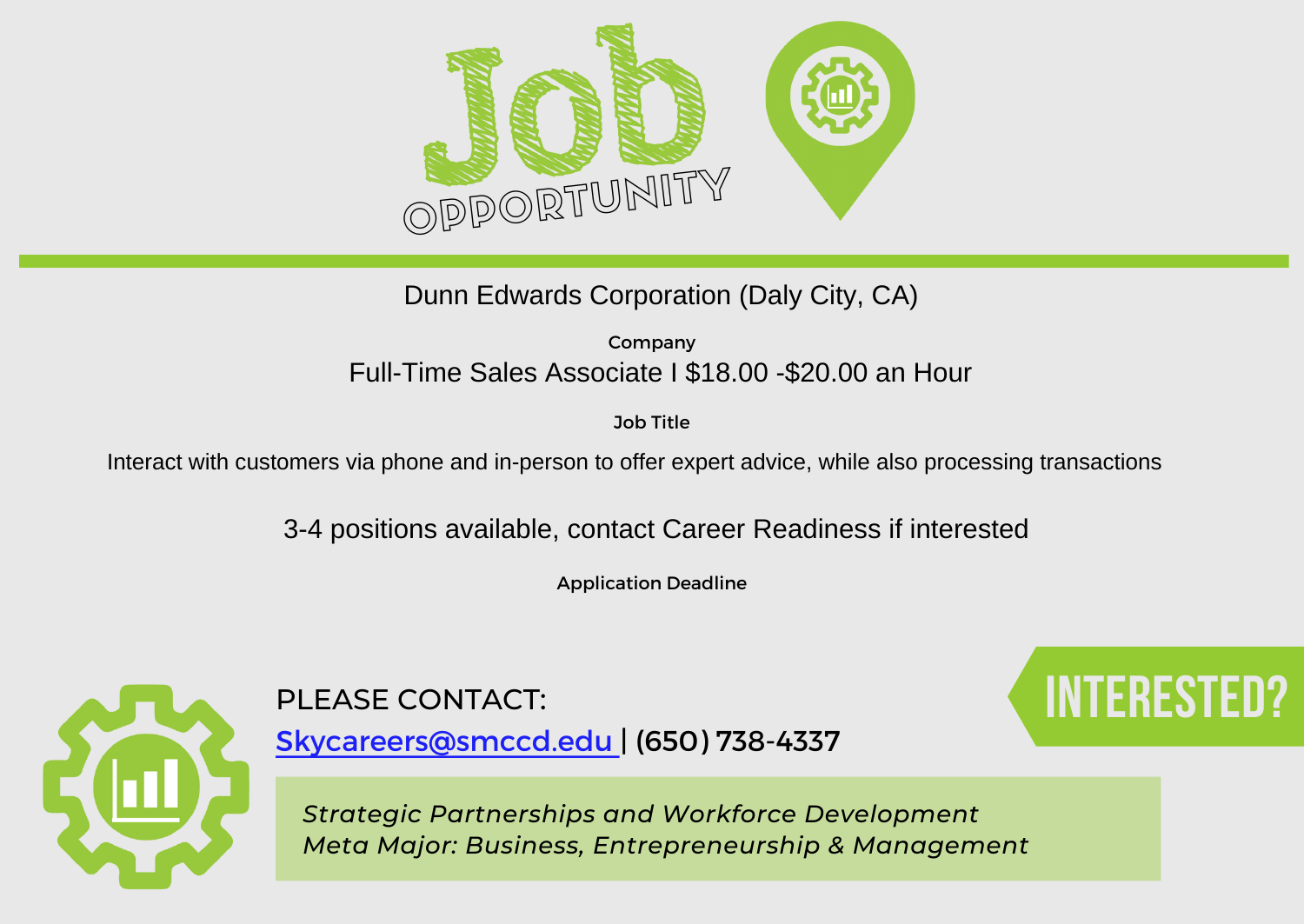

SF Circuits (San Mateo, CA)

Company Part-Time and Full-Time Shipping & Receiving Associate I \$18.00 an Hour

Job Title

Responsible for maintaining inventory counts and quality control procedures for incoming and outgoing shipments

Deadline is 4/5/2022- Contact Career Readiness if interested

Application Deadline



PLEASE CONTACT: **Interested Contact:** 

[Skycareers@smccd.edu | \(650\) 738-4337](mailto:skycareers@smccd.edu)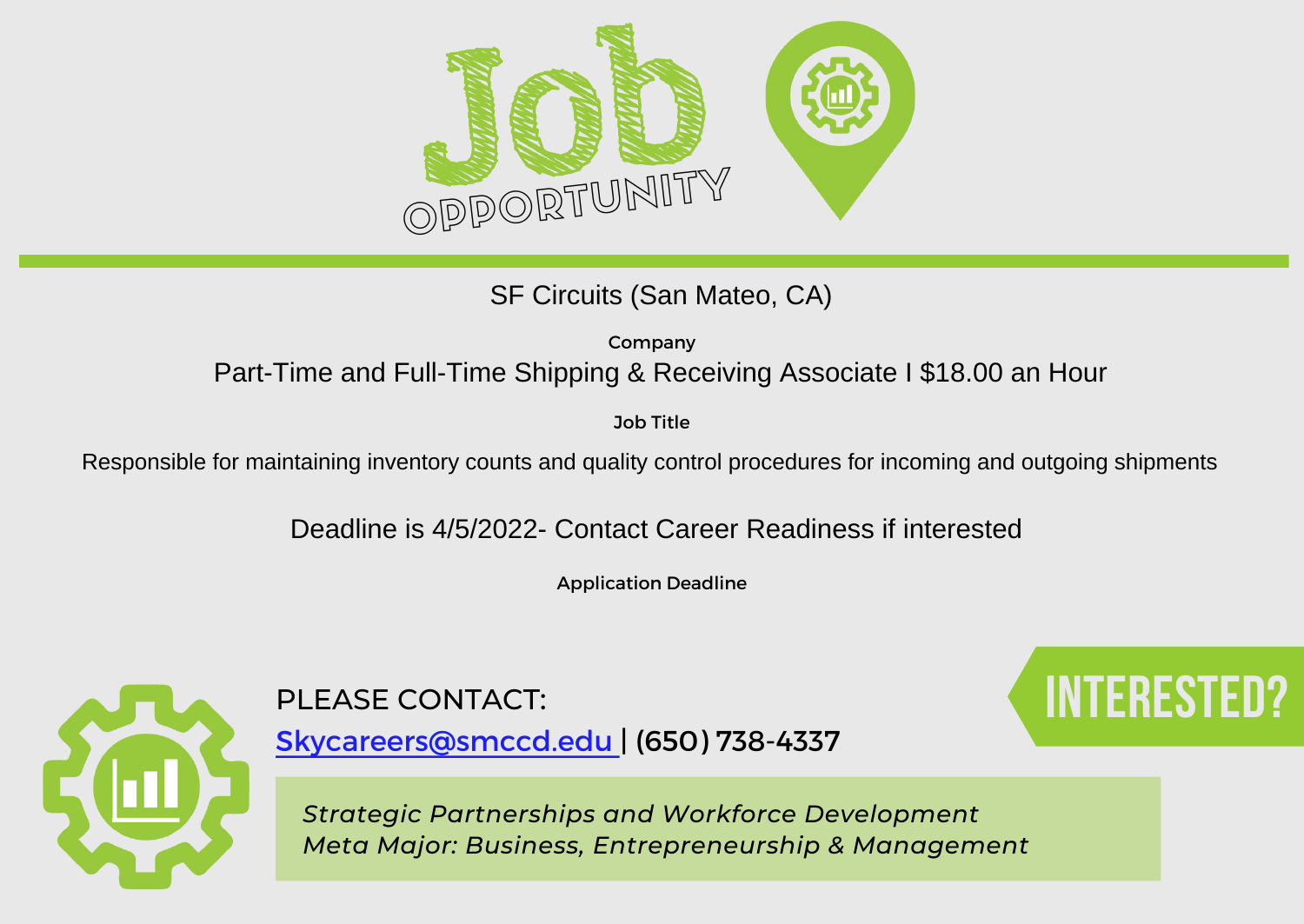

Dunn Edwards Corporation (Daly, City, CA)

Company Full-Time Customer Service Lead I \$24.00 an Hour

Job Title

Interact with customers via phone and in-person to offer expert advice, while also completing transactions

3-4 positions available, contact Career Readiness if interested

Application Deadline



PLEASE CONTACT: **Interested Contact**:

[Skycareers@smccd.edu | \(650\) 738-4337](mailto:skycareers@smccd.edu)